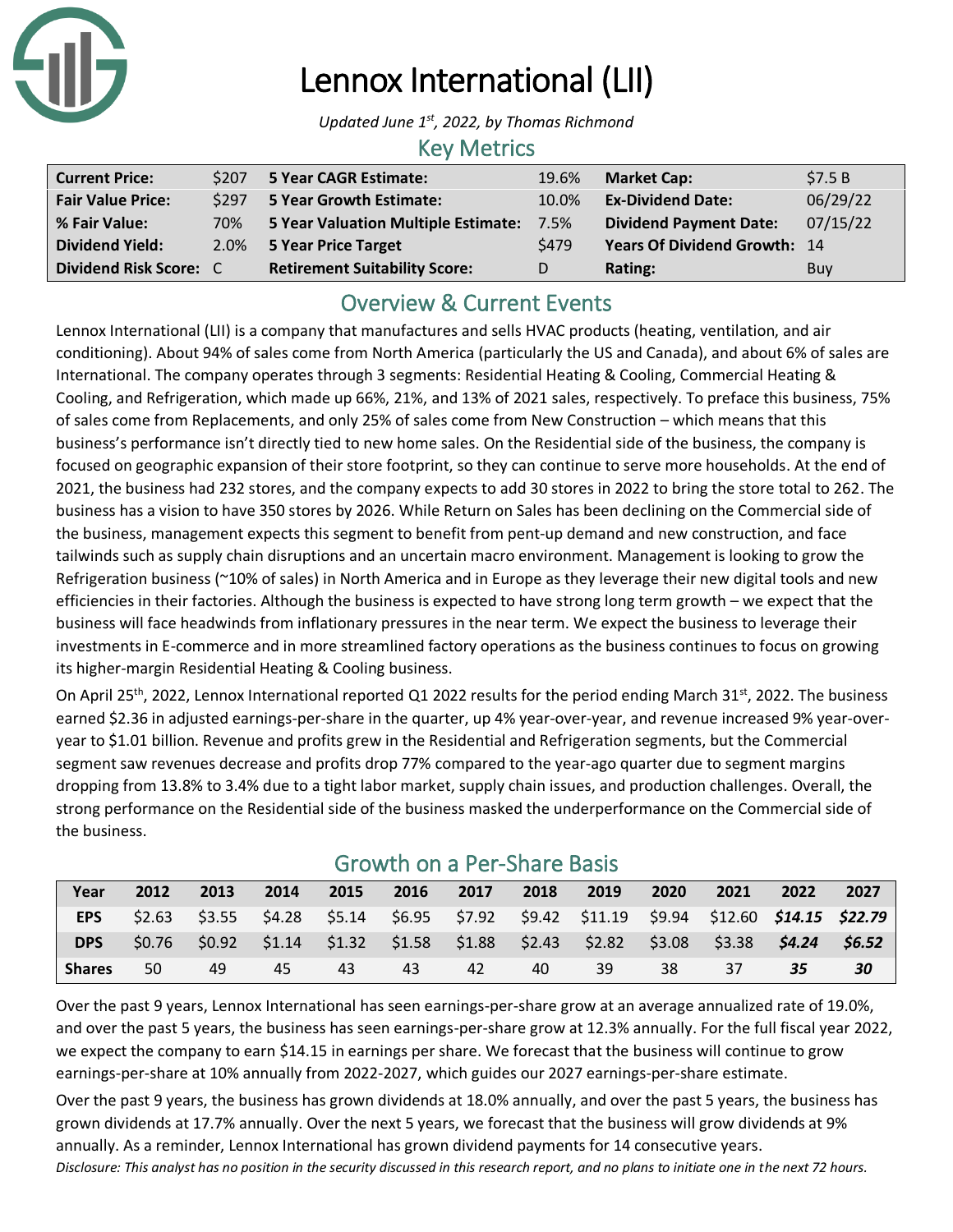

# Lennox International (LII)

*Updated June 1 st , 2022, by Thomas Richmond*

### Valuation Analysis

| Year                                                                         | 2012 | 2013 | $\sim$ 2014 | 2015 2016 2017 2018 2019 |  | $\sim$ 2020 | 2021 | <b>Now</b> | -2027 |
|------------------------------------------------------------------------------|------|------|-------------|--------------------------|--|-------------|------|------------|-------|
| Avg. P/E 16.9 19.2 20.4 22.4 20.5 22.2 22.3 22.8 24.7 25.2 14.6 21.0         |      |      |             |                          |  |             |      |            |       |
| <b>Avg. Yld.</b> 1.7% 1.3% 1.3% 1.1% 1.1% 1.1% 1.2% 1.1% 1.3% 1.1% 2.0% 1.4% |      |      |             |                          |  |             |      |            |       |

Over the past 5 years, Lennox International has averaged a P/E ratio of 23.4, and over the past 9 years, the business has averaged a P/E of 21.7. We estimate that a P/E ratio of about 21 will be fair for the business over the intermediate term as the business continues to grow earnings-per-share. Today, the stock offers a low but growing 2.0% dividend yield. Investors will probably be more interested in this business's expected earnings and dividend growth than the business's current dividend yield because this is where most of the upside looks to be.

### Safety, Quality, Competitive Advantage, & Recession Resiliency

| Year       | 2012 | 2013 2014 2015 2016 2017 2018 2019 2020 2021 2022 2027 |  |  |  |  |        |
|------------|------|--------------------------------------------------------|--|--|--|--|--------|
| Payout 29% |      | 26% 27% 26% 23% 24% 26% 25% 31% 27% <b>30%</b>         |  |  |  |  | $29\%$ |

The business has averaged a very low payout ratio of 26.2% over the past 9 years. We believe that the dividend is safe today and will continue to be over the intermediate term. The business doesn't have the strongest balance sheet because they have a lot of debt. The business has a negative shareholders' equity, but this really shouldn't be too concerning for investors, because the company has ample liquidity to pay off current liabilities, and the business can manage its long term debt. The business has competitive advantages, including having a national presence and being a leader across many different industry verticals (including supermarkets, restaurants, discount stores, etc) in the Commercial space.

### Final Thoughts & Recommendation

Lennox International offers investors an opportunity to invest in a growing business that serves an evergreen and growing market. Since the bulk of the company's revenue comes from replacing Residential HVAC systems, they are not directly tied to new home sales, and they serve an industry that will always be around. At today's price, we rate the stock as a Buy because total return prospects come in at 19.5% annually over the next five years. The stock looks to offer significant return prospects for investors due to its high expected growth, and the business's expected multiple rerating, but investors should be aware that this business may suffer in the short term from inflationary pressures. Overall, we think this stock offers great return prospects.



## Total Return Breakdown by Year

### [Click here to rate and review this research report. Your feedback is important to us.](https://suredividend.typeform.com/to/S0SIkB)

*Disclosure: This analyst has no position in the security discussed in this research report, and no plans to initiate one in the next 72 hours.*